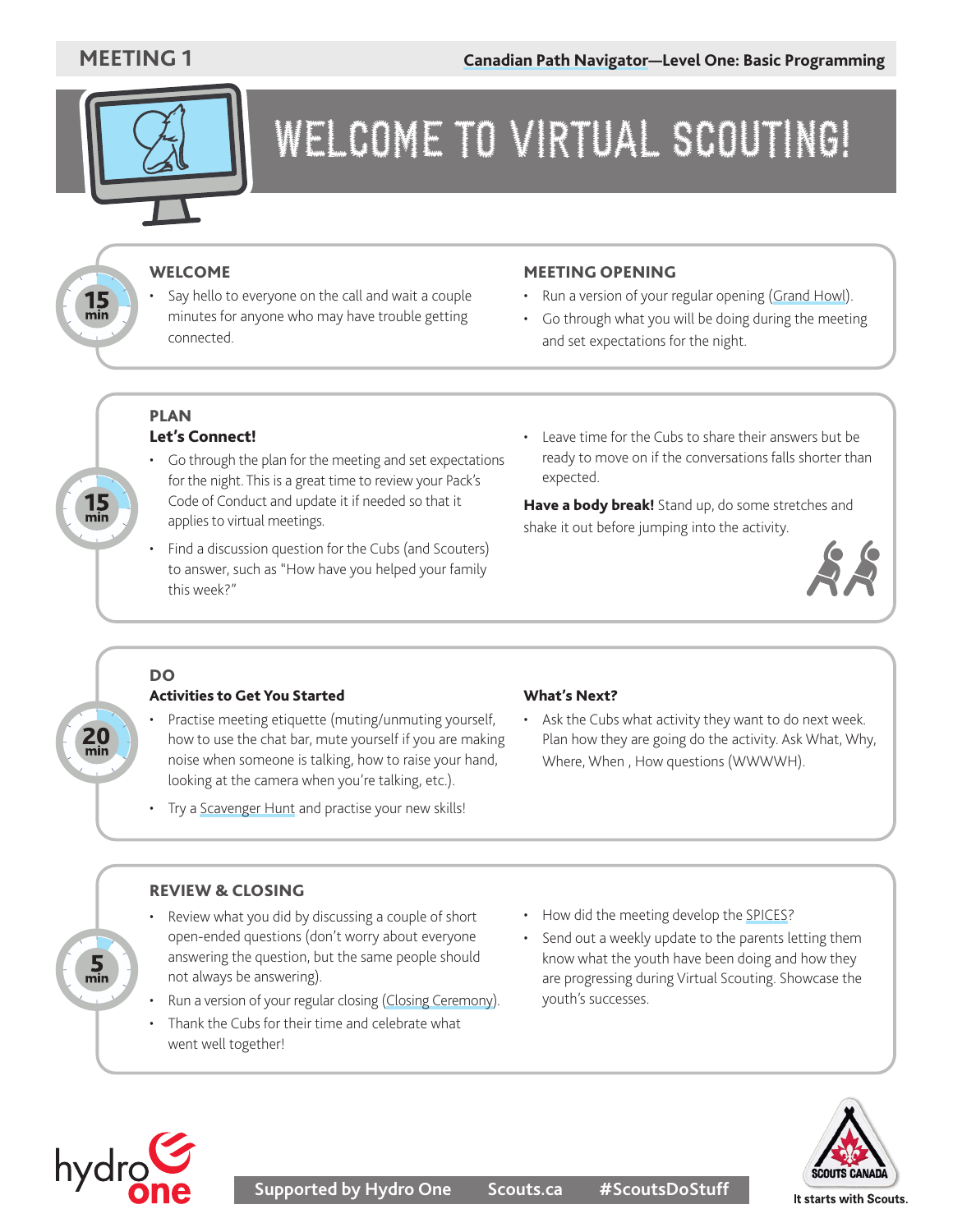$15$ <sub>min</sub>

 $15 \text{ m}$ 



# LOOK FOR HELPERS!

**Scouter-led meeting ([Look for Helpers\)](https://www.scouts.ca/programs/scouting-at-home/look-for-helpers.html), but with a Howler Council meeting afterwards to plan upcoming meetings. Discuss Lairs if they are not already used regularly.**

#### WELCOME

Say hello to everyone on the call and wait a couple minutes for anyone who may have trouble getting connected.

#### MEETING OPENING

- Run a version of your regular opening ([Grand Howl\)](https://scoutsca.s3.amazonaws.com/2019/01/scouter-manual.pdf#page=81).
- Go through what you will be doing during the meeting and set expectations for the night.

#### PLAN Let's Connect!

- Go through the meeting plan and set expectations for the evening.
- **• Find a discussion question** for the Cubs (and Scouters) to answer. This week could be a good time to try out rose, thorn and rosebud.

**Rose:** Have everyone share something that they enjoyed this week.

**Thorn:** Have everyone share something that they did not enjoy or found challenging this week.

**Rosebud:** Have everyone share something that they are working on this week, or are excited about happening this week.

Leave time for the Cubs to share their answers but be ready to move on if the conversations falls shorter than expected.

**Have a body break!** Stand up, do some stretches and shake it out before jumping into the activity.



#### DO

 $20$ <sub>min</sub>

 $\frac{5}{2}$ 

Incorporate what activity the Beavers decided on last week.

#### Activities to Get You Started

#### Good Turn Week

Together, decide on a good turn that you could do for your community. Create cards for frontline workers or decorative 'thank you' signs for the windows in your home.

- REVIEW & CLOSING
- Review what you did by discussing a couple of short open-ended questions (don't worry about everyone answering the question, but the same people should not always be answering).
- Run a version of your regular closing [\(Closing Ceremony\)](https://scoutsca.s3.amazonaws.com/2019/01/scouter-manual.pdf#page=82).
- Thank the Cubs for their time and celebrate what went well together!
- What's Next?
- Next week, think of a skill you know, or would like to practise, to show to the group! Are you good at drawing? Sewing a button? Building a specific shape out of Lego?
- How did the meeting develop the [SPICES](https://www.scouts.ca/programs/canadian-path/about/the-four-elements.html)?
- Send out a weekly update to the parents letting them know what the youth have been doing and how they are progressing during Virtual Scouting. Showcase the youth's successes.



hydrg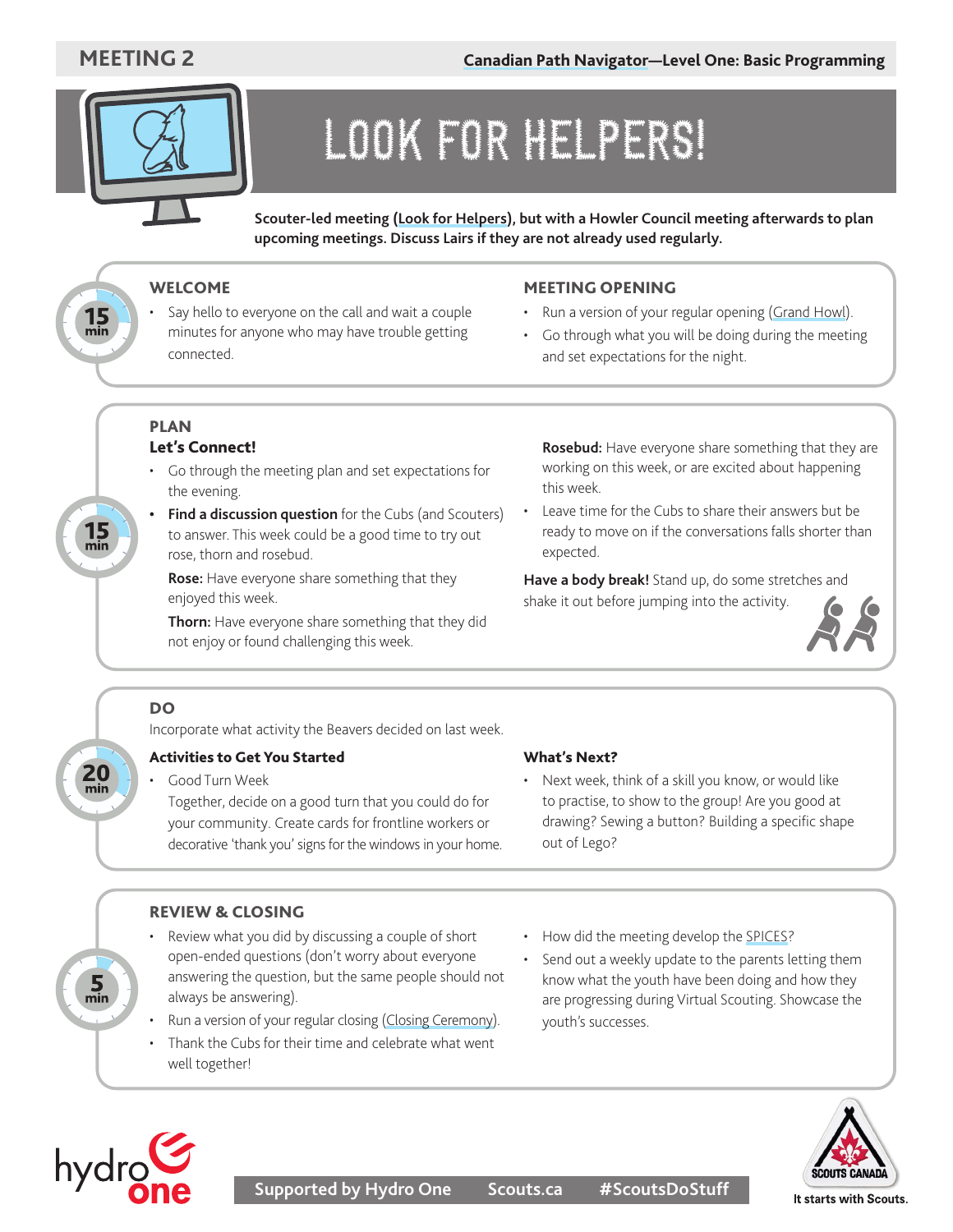

### LEARN A NEW SKILL

**Scouter-led meeting [\(Learn a New Skill](https://www.scouts.ca/programs/scouting-at-home/learn-or-teach-a-new-skill.html)), but with a Howler Council meeting afterwards.**

#### WELCOME

Say hello to everyone on the call and wait a couple minutes for anyone who may have trouble getting connected.

#### MEETING OPENING

- Run a version of your regular opening ([Grand Howl\)](https://scoutsca.s3.amazonaws.com/2019/01/scouter-manual.pdf#page=81).
- Go through what you will be doing during the meeting and set expectations for the night. This is a good time to talk about being part of a Lair, and talk about what might be different when meeting in a Lair vs meeting as a Pack.

#### PLAN Let's Connect!

- **• Have the Howlers select a discussion question and lead a discussion with the Lair,** like "What's something new you tried this week? A food? New task?"
- Leave time for the Cubs to share their answers but be ready to move on if the conversations falls shorter than expected.

**Have a body break!** Stand up, do some stretches and shake it out before jumping into the activity.



### DO

 $20$ <sub>min</sub>

 $\frac{5}{2}$ 

 $15$ <sub>min</sub>

**15**<br>min

#### Activities to Get You Started

- Together, learn a new skill using items that everyone has access to from around their home. Practise and teach knots or make the perfect paper airplane.
- The skill can be taught by a Howler, member of the Lair or even by a Scouter if the youth have selected a skill that they cannot teach.
- If time (and interest) allows, have a few different people teach different skills.

#### What's Next?

• Next week, practise a brand-new skill throughout the week and see how well you can master it. What is something you have always wanted to learn? Maybe this meeting sparked your interest!

#### REVIEW & CLOSING

- Review what you did by discussing a couple of short open-ended questions (don't worry about everyone answering the question, but the same people should not always be answering).
- Run a version of your regular closing [\(Closing Ceremony\)](https://scoutsca.s3.amazonaws.com/2019/01/scouter-manual.pdf#page=82).
- Thank the Cubs for their time and celebrate what went well together!
- How did the meeting develop the [SPICES](https://www.scouts.ca/programs/canadian-path/about/the-four-elements.html)?
- Send out a weekly update to the parents letting them know what the youth have been doing and how they are progressing during Virtual Scouting. Showcase the youth's successes.



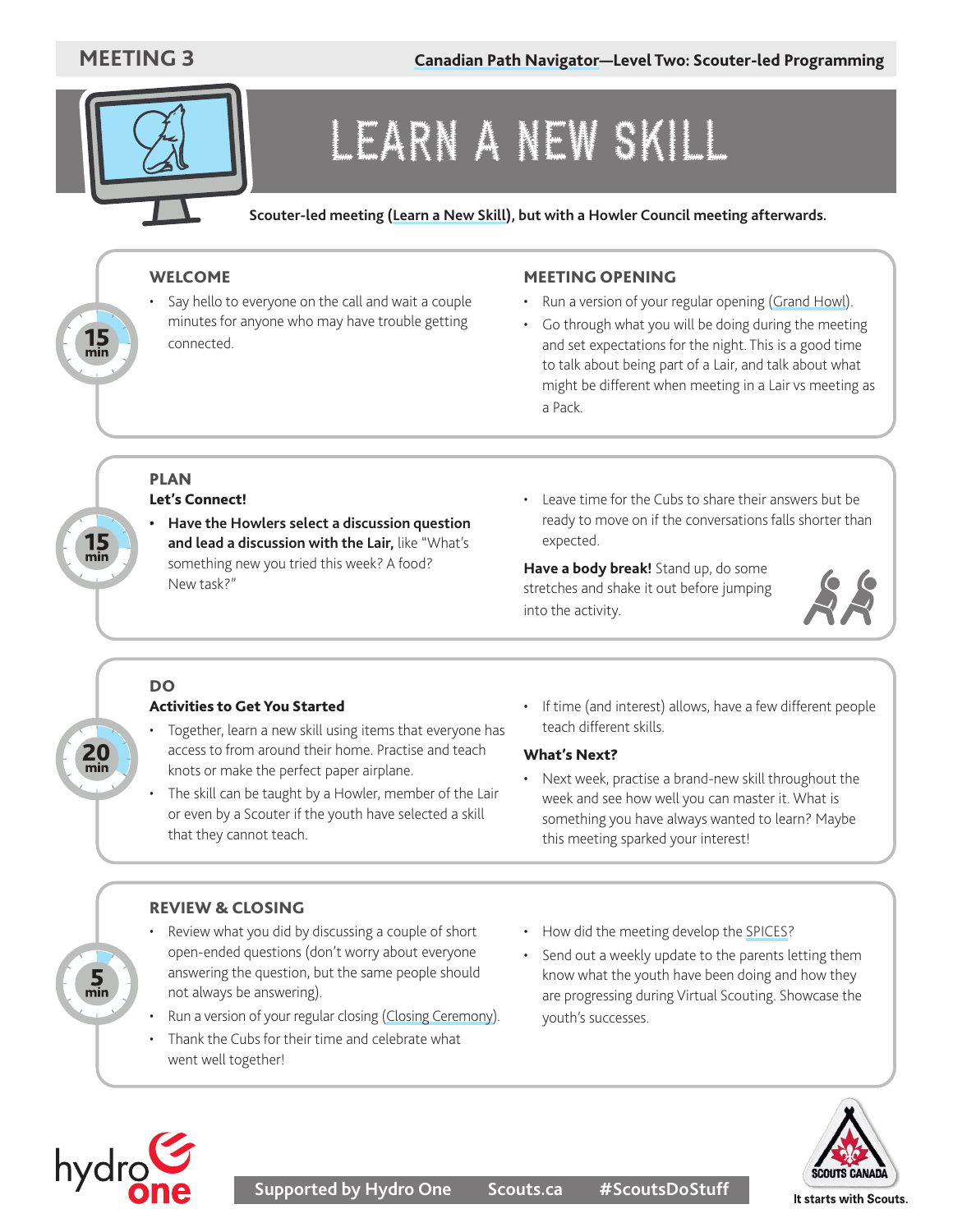$15 \text{ min}$ 

 $\frac{15}{\text{min}}$ 



## BUILD IT BETTER

#### WELCOME

Say hello to everyone on the call and wait a couple minutes for anyone who may have trouble getting connected.

#### MEETING OPENING

- Run a version of your regular opening [\(Grand Howl](https://scoutsca.s3.amazonaws.com/2019/01/scouter-manual.pdf#page=81)).
- Go through what you will be doing during the meeting and set expectations for the night. This is a good time to talk about being part of a Lair, and talk about what might be different when meeting in a Lair vs meeting as a Pack.

#### PLAN Let's Connect!

- Have the Howlers select a discussion question and lead a discussion with the Lair, like "What have been your favourite activities so far?"
- Leave time for the Cubs to share their answers but be ready to move on if the conversations falls shorter than expected.
- Talk about what it means to plan an adventure—why should you plan? How can we plan adventures as a Pack?
- Start planning today's adventure—what will you build as a Pack? (Have the Howlers explain the [Activities](https://www.scouts.ca/resources/activity-finder.html) that was chosen and go through the plan questions with the other Cubs, as well as the safety tip).

**Have a body break!** Stand up, do some stretches and shake it out before jumping into the activity.



#### DO

 $20$ <sub>min</sub>

 $\frac{5}{2}$ 

#### Activities to Get You Started

• [Newspaper Tower](https://www.scouts.ca/resources/activity-finder/newspaper-towers.html)

Using newspaper and other items around your home (paper towel roles, egg cartons, building blocks, boxes, etc.), see who could build the tallest, sturdiest tower. What makes the tower stand up the tallest without falling down? You can even make it a fun competition between your Section!

• There are lots of different activities your Pack could select using materials from around their house. Have the youth choose what they want to build and then build it!

#### What's Next?

Next week, bring an item for Show & Tell with the group—something you have made, or maybe something that is special to you and tells a fun story.

#### REVIEW & CLOSING

- Review what you did by having Howlers ask a question to the group, like: "What was your favourite part of building your project?"
- This is also a great time to talk about why we review adventures—what did we learn? What will we do differently next time? Why is reviewing our adventure so important?
- Run a version of your regular closing [\(Closing Ceremony\)](https://scoutsca.s3.amazonaws.com/2019/01/scouter-manual.pdf#page=82).
- Thank the Cubs for their time and celebrate what went well together!
- How did the meeting develop the [SPICES](https://www.scouts.ca/programs/canadian-path/about/the-four-elements.html)?
- Send out a weekly update to the parents letting them know what the youth have been doing and how they are progressing during Virtual Scouting. Showcase the youth's successes.



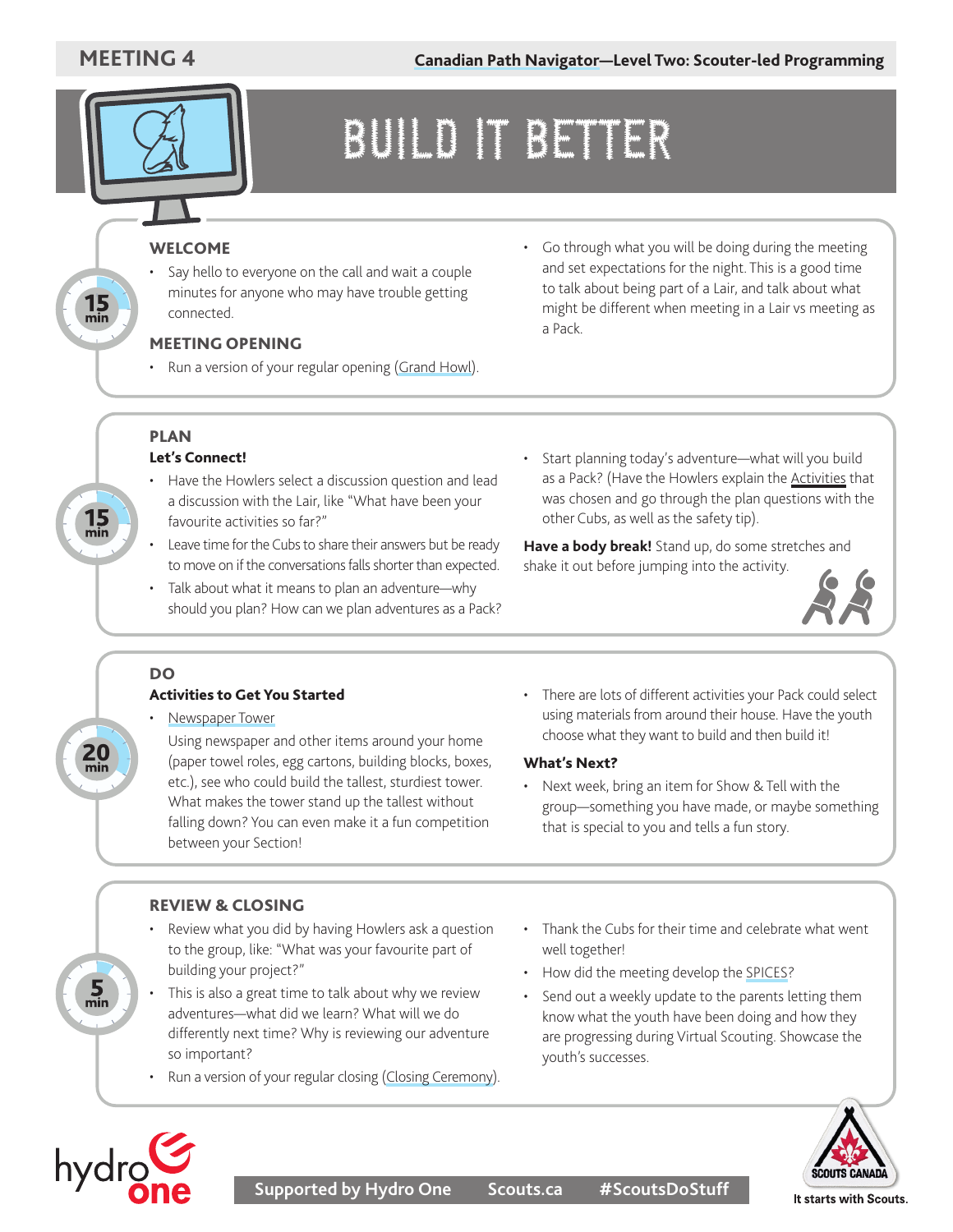

### GET READY FOR CAMPING!

**Scouter-led meeting ([Get Ready for Camping!\)](https://www.scouts.ca/programs/scouting-at-home/get-ready-for-camping.html), but with a Howler Council meeting afterwards.**

#### WELCOME

Say hello to everyone on the call and wait a couple minutes for anyone who may have trouble getting connected.

#### MEETING OPENING

• Run a version of your regular opening ([Opening](https://scoutsca.s3.amazonaws.com/2019/01/scouter-manual.pdf#page=81) [Ceremony](https://scoutsca.s3.amazonaws.com/2019/01/scouter-manual.pdf#page=81)).

#### PLAN Let's Connect!

- Go through what you will be doing during the meeting and set expectations for the night.
- Allow the Cubs time to share the items that they brought to show off to the Pack. They can either speak on their own, or you can have some questions prepared in case they are unsure. If time allows, let the Cubs ask each other questions about their items.
- Use the **[Activity Finder](https://www.scouts.ca/resources/activity-finder.html)** that the Howlers selected and talk about what Trail Cards are. Work with the Pack to select one or two of the Trail Cards (depending on timing) to do that night. Start by going through the Plan and Safety sections of the first Trail Card.

**Have a body break!** Stand up, do some stretches and shake it out before jumping into the activity.



#### DO

 $20$ <sub>min</sub>

 $\frac{5}{2}$ 

 $15$ <sub>min</sub>

**15**<br>min

Do the activities that the Cubs chose during the plan stage of the meeting.

#### Activities to Get You Started

- [Kim's Game](https://www.scouts.ca/resources/activity-finder/activity-finder/kims-game.html)
- [I Leave No Trace—](https://www.scouts.ca/resources/activity-finder/activity-finder/i-leave-no-trace.html)How can this concept be applied to the environment around your home?
- [Pile of Trash](https://www.scouts.ca/resources/activity-finder/pile-of-trash.html)
- Run a trivia game about packing (have the Cubs give a thumbs up or thumbs to signify whether or not they should pack certain items for camp).

#### What's Next?

- Think about some different things that you can do now that you did not know how to do when you started Cubs, like pitch a tent or light a match.
- If this is not your first year in Cubs, what have you learned this year in Cubs that you did not know before?
- Have some ideas ready to share at next week's meeting.

#### REVIEW & CLOSING

- Review what you did by discussing a couple of short open-ended questions (don't worry about everyone answering the question, but the same people should not always be answering).
- Run a version of your regular closing [\(Closing Ceremony\)](https://scoutsca.s3.amazonaws.com/2019/01/scouter-manual.pdf#page=82).
- Thank the Cubs for their time and celebrate what went well together!
- How did the meeting develop the [SPICES](https://www.scouts.ca/programs/canadian-path/about/the-four-elements.html)?
- Send out a weekly update to the parents letting them know what the youth have been doing and how they are progressing during Virtual Scouting. Showcase the youth's successes.



hydrc

**Supported by Hydro One Scouts.ca #ScoutsDoStuff**

It starts with Scouts.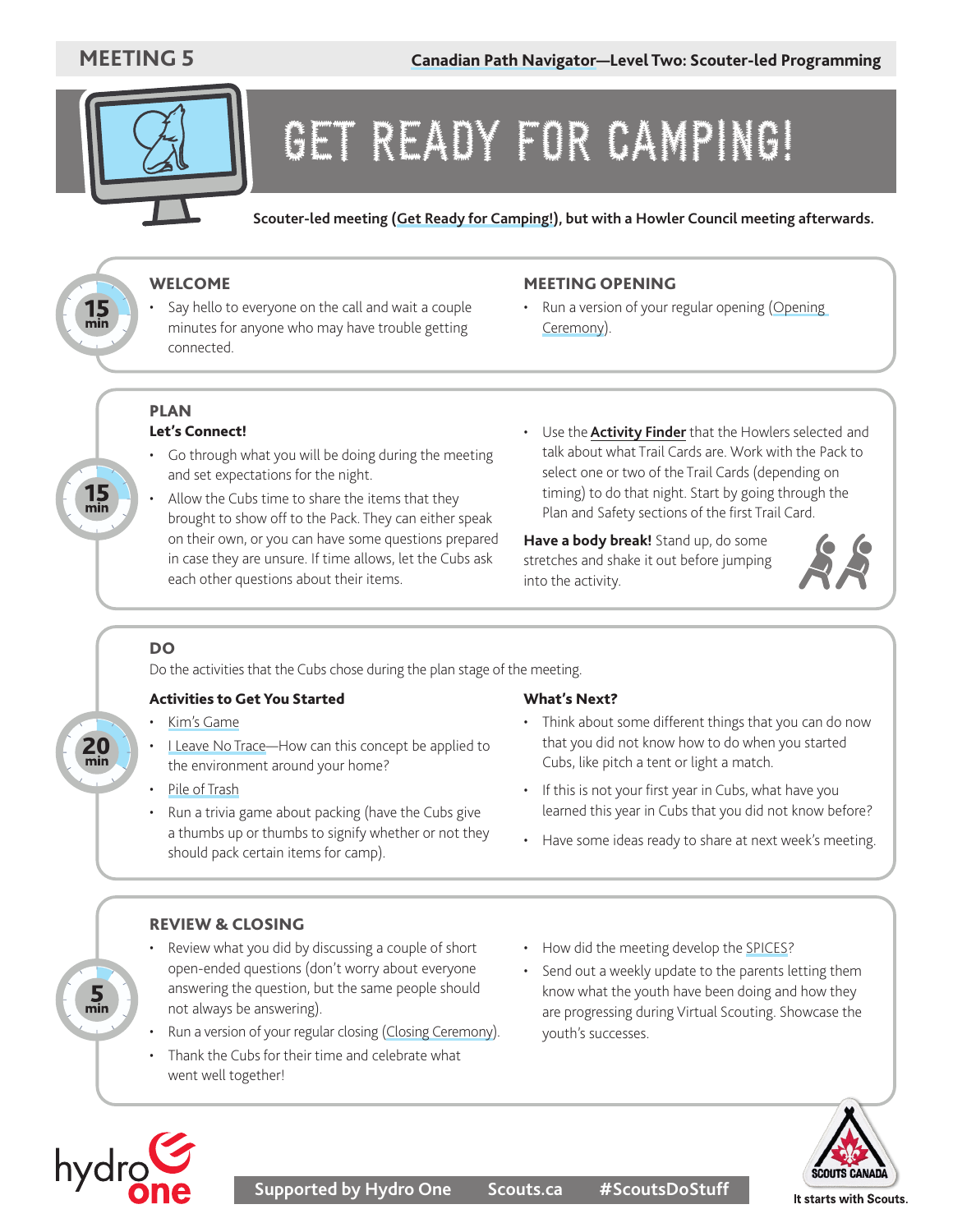**[Canadian Path Navigator](https://www.scouts.ca/resources/program-resources/canadian-path-navigator.html)—Level Three: Facilitated Program**



### EMERGENCY READY **Lair-run Meeting Prep**

**Meet in Lairs to discuss each Lair's plan for running a meeting. Help the youth to select a theme (either based on a future week of virtual meeting themes, or one of their own choosing). From there, help the youth to plan a discussion question, some activities and a review question for the meeting.**



 $15$ <sub>min</sub>

 $20$ <sub>min</sub>

 $\frac{5}{2}$ 

#### WELCOME

Say hello to everyone on the call and wait a couple minutes for anyone who may have trouble getting connected.

#### MEETING OPENING

• Run a version of your regular opening ([Opening](https://scoutsca.s3.amazonaws.com/2019/01/scouter-manual.pdf#page=81) [Ceremony](https://scoutsca.s3.amazonaws.com/2019/01/scouter-manual.pdf#page=81)).

- PLAN Let's Connect!
	- Go through what you will be doing during the meeting and set expectations for the night.
	- Work with the Cubs to select a theme for their meeting. What theme would they like to choose? What will they need to plan for their meeting?
- What activities would the Lair like to do during tonight's meeting in addition to planning? Emergency Ready activities? Movement activities?

**Have a body break!** Stand up, do some stretches and shake it out before jumping into the activity.



#### DO

#### Activities to Get You Started

- Have the Cubs plan their upcoming meeting. What will their discussion question be? What activities will they run? How will they ensure that the Cubs are able to participate and have fun?
- What activities did the Cubs select for tonight's meeting (if any)?
- What are [Personal Achievement badges?](https://scoutsca.s3.amazonaws.com/2019/01/scouter-manual.pdf#page=136) Are there any that the Cubs would like to work on? How can they learn more about planning a Personal Achievement badge?

#### What's Next?

• What [Personal Achievement badge](https://scoutsca.s3.amazonaws.com/2019/01/scouter-manual.pdf#page=136) would you like to work on? Start creating a plan for your adventures.

#### REVIEW & CLOSING

- Review what you did by discussing a couple of short open-ended questions (don't worry about everyone answering the question, but the same people should not always be answering).
- Run a version of your regular closing [\(Closing Ceremony\)](https://scoutsca.s3.amazonaws.com/2019/01/scouter-manual.pdf#page=82).
- Thank the Cubs for their time and celebrate what went well together!
- How did the meeting develop the [SPICES](https://www.scouts.ca/programs/canadian-path/about/the-four-elements.html)?
- Send out a weekly update to the parents letting them know what the youth have been doing and how they are progressing during Virtual Scouting. Showcase the youth's successes.